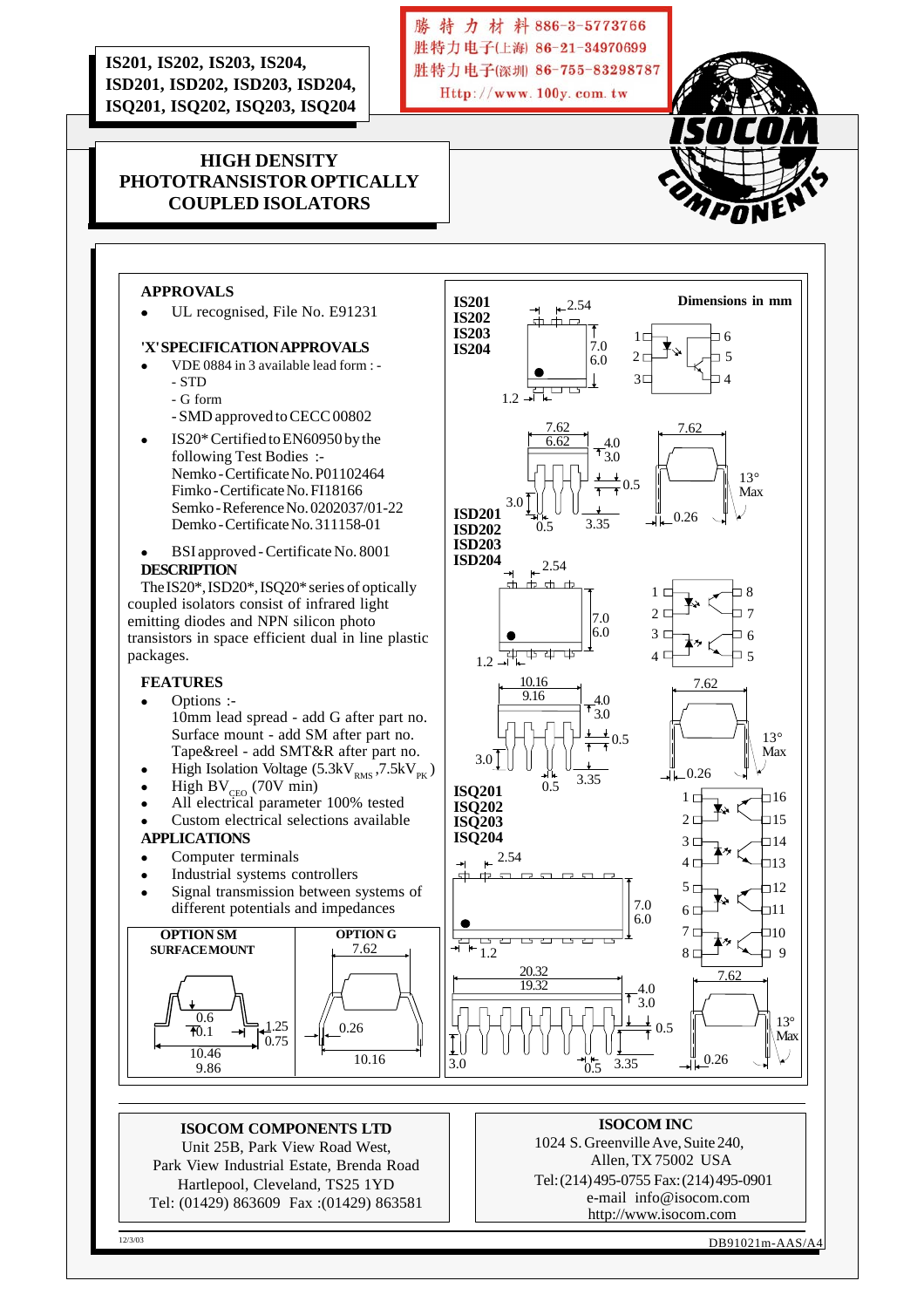### **ABSOLUTE MAXIMUM RATINGS (25°C unless otherwise specified)**

| $-40^{\circ}$ C to + 125 $^{\circ}$ C<br><b>Storage Temperature</b> |  |
|---------------------------------------------------------------------|--|
| $-25^{\circ}$ C to $+100^{\circ}$ C<br>Operating Temperature        |  |
| Lead Soldering Temperature                                          |  |
| $(1/16$ inch $(1.6$ mm) from case for 10 secs) $260^{\circ}$ C      |  |

## **INPUT DIODE**

| <b>Forward Current</b> | 50 <sub>m</sub> A |
|------------------------|-------------------|
| Reverse Voltage        | 6V                |
| Power Dissipation      | 70mW              |

## **OUTPUT TRANSISTOR**

| Collector-emitter Voltage BV <sub>CEO</sub>       | 70V   |
|---------------------------------------------------|-------|
| Emitter-collector Voltage $BV_{ECO}^{200}$ ______ | 6V    |
| Power Dissipation                                 | 150mW |

### **POWER DISSIPATION**

Total Power Dissipation 170mW (derate linearly 2.67mW/**°**C above 25°C)

# **ELECTRICAL CHARACTERISTICS** ( $T_A = 25^\circ$ **C** Unless otherwise noted )

|         | <b>PARAMETER</b>                                                                                                                                                                                                                                                                                                                                          | <b>MIN</b>                                                       | <b>TYP</b> |                          | <b>MAX UNITS</b>                                                                                   | <b>TEST CONDITION</b>                                                                                                                                                                                                                                                                          |
|---------|-----------------------------------------------------------------------------------------------------------------------------------------------------------------------------------------------------------------------------------------------------------------------------------------------------------------------------------------------------------|------------------------------------------------------------------|------------|--------------------------|----------------------------------------------------------------------------------------------------|------------------------------------------------------------------------------------------------------------------------------------------------------------------------------------------------------------------------------------------------------------------------------------------------|
| Input   | Forward Voltage $(VF)$                                                                                                                                                                                                                                                                                                                                    |                                                                  | 1.2        | 1.65                     | V                                                                                                  | $IF = 50mA$                                                                                                                                                                                                                                                                                    |
|         | Reverse Current $(I_p)$                                                                                                                                                                                                                                                                                                                                   |                                                                  |            | 10                       | μA                                                                                                 | $V_p = 4V$                                                                                                                                                                                                                                                                                     |
| Output  | Collector-emitter Breakdown (BV <sub>CEO</sub> )<br>( Note 2)                                                                                                                                                                                                                                                                                             | 70                                                               |            |                          | V                                                                                                  | $I_c = 1mA$                                                                                                                                                                                                                                                                                    |
|         | Emitter-collector Breakdown $(BV_{ECO})$                                                                                                                                                                                                                                                                                                                  | 6                                                                |            |                          | V                                                                                                  | $I_{\rm E} = 100 \mu A$                                                                                                                                                                                                                                                                        |
|         | Collector-emitter Dark Current $(I_{CFO})$                                                                                                                                                                                                                                                                                                                |                                                                  |            | 50                       | nA                                                                                                 | $\overline{V}_{CF} = 10V$                                                                                                                                                                                                                                                                      |
| Coupled | Current Transfer Ratio (CTR) (Note 2)<br>IS201, ISD201, ISQ201<br>IS201, ISD201, ISQ201<br>IS202, ISD202, ISQ202<br>IS202, ISD202, ISQ202<br>IS203, ISD203, ISQ203<br>IS203, ISD203, ISQ203<br>IS204, ISD204, ISQ204<br>IS204, ISD204, ISQ204<br>Collector-emitter Saturation Voltage V <sub>CE(SAT)</sub><br>Input to Output Isolation Voltage $V_{ISO}$ | 75<br>10<br>125<br>30<br>225<br>50<br>200<br>100<br>5300<br>7500 | 0.2        | 250<br>450<br>400<br>0.4 | $\%$<br>$\%$<br>$\%$<br>$\%$<br>$\%$<br>$\%$<br>$\%$<br>$\%$<br>V<br>$\rm V_{\rm RMS}$<br>$V_{PK}$ | 10mA $I_{F}$ , 10V $V_{CF}$<br>1mA $I_F$ , 10V $V_{CE}$<br>10mA $I_F$ , 10V $V_{CE}$<br>1mA $I_F$ , 10V $V_{CF}$<br>10mA $I_{F}$ , 10V $V_{CF}$<br>$1\text{mA}\ \text{I}_\text{\tiny F}$ , 10<br>V $\text{V}_\text{\tiny CE}$<br>$10mA$ $I_F$ , $10V$ $V_{CE}$<br>1mA $I_F$ , 10V $V_{CF}$<br> |
|         | Input-output Isolation Resistance $R_{\text{ISO}}$<br>Output Turn on Time<br>$t_{_{ON}}$<br>Output Turn off Time<br>$\iota_{\rm OFF}$                                                                                                                                                                                                                     | $5x10^{10}$                                                      | 3.0<br>2.5 |                          | Ω<br>$\mu$ s<br>$\mu$ s                                                                            | $V_{10} = 500V$ (note 1)<br>$IF = 10mA$<br>$V_{CF}$ = 5V, R <sub>τ</sub> = 75Ω                                                                                                                                                                                                                 |

Note 1 Measured with input leads shorted together and output leads shorted together.

Note 2 Special Selections are available on request. Please consult the factory.